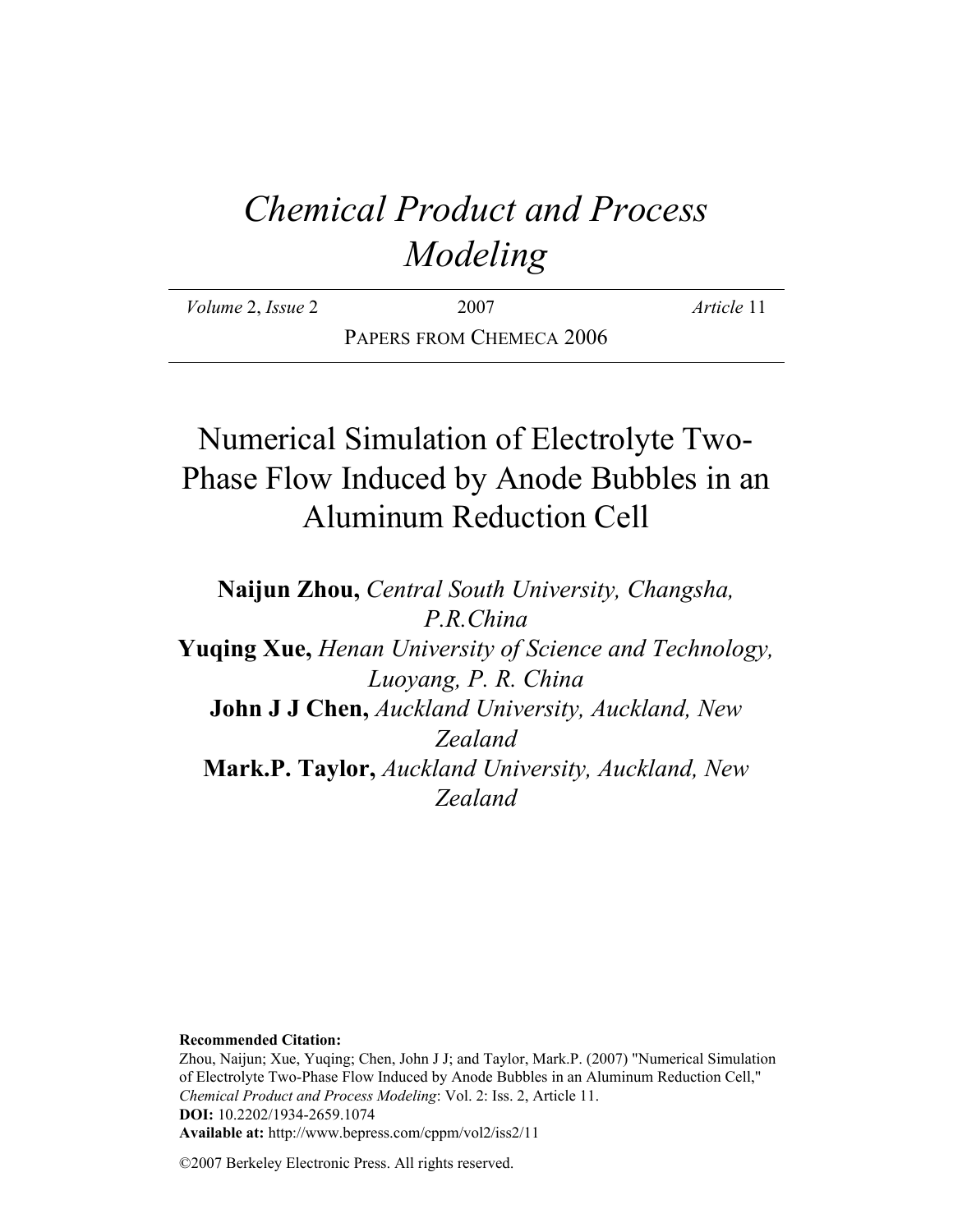# Numerical Simulation of Electrolyte Two-Phase Flow Induced by Anode Bubbles in an Aluminum Reduction Cell

Naijun Zhou, Yuqing Xue, John J J Chen, and Mark.P. Taylor

#### **Abstract**

In the production process of aluminium reduction cells, the anode bubble laden layer has several important influences on the performance of the aluminium reduction cells. Especially for a "drained cathode cell", without the agitating of movement of the melted metal, the bath flow field could be more important. In this paper, the electrolyte two-phase flow fields were studied by using numerically simulation method based on a two-phase turbulence model combining the *k* - ε model and the Discrete Random Walk model. The results show that: the motion of the bubbles mostly exists within a thin layer under the anode, which results in inducing local electrolyte to flow around the anode in various circulation flows; the flow field in the anode-cathode space can be divided into three regions with different characters; the results also show the Driving action of bubbles is closely related to the current density, inclination of anode and the anode-cathode distance. In general, the increasing in the current density increases the electrolyte velocity and the turbulent kinetic energy. The decrease in ACD significantly enhances the uniformity of the electrolyte flow field in the anode-cathode space. The increase in anode inclination angle increases the velocity of the electrolyte in the anode-cathode space, which would be beneficial to improving the diffusion and dissolution of the alumina and reducing the resistance between the anode and cathode.

**KEYWORDS:** aluminium reduction cell, anode bubbles, electrolyte flow, numerical simulation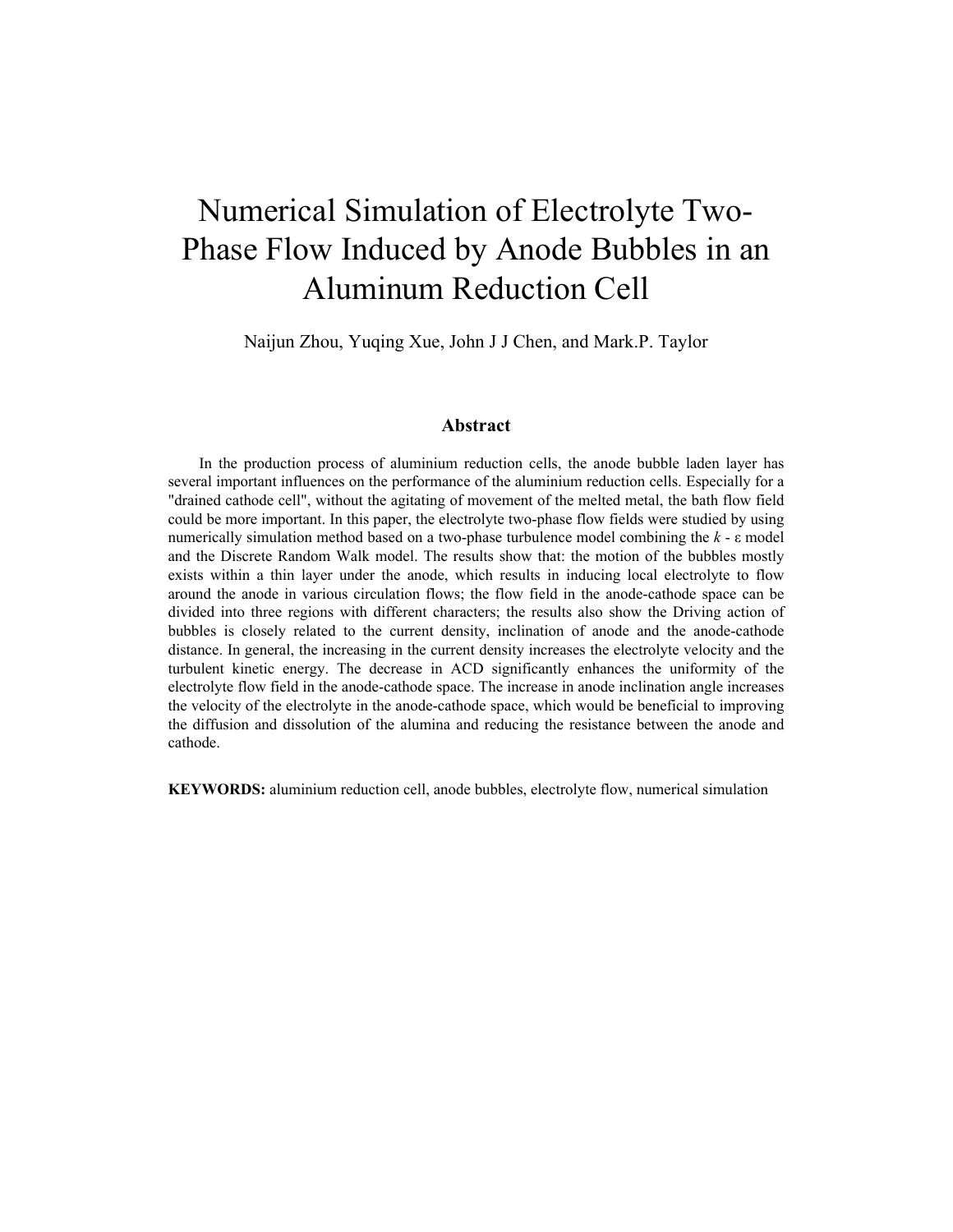### **1. INTRODUCTION**

The anode bubble laden layer has several important influences on the performance of the aluminium reduction cells. The bubble layer will increase the bath resistance and the voltage drop of the cell, and promote the bath flow, etc.(Richards *et al*,2003). The flow field developed has a crucial effect on the dissolution and distribution of the alumina feed (Thonstad & Olsen, 2001).

Because of the corrosive nature and high temperature( $\sim$ 960) of the electrolyte, it is either too costly or impossible to obtain information directly from the bath flow field(Dias & De Moura, 2005). Room-temperature analogy experiments are often used for studying the impacts of anode bubbles on the bath flow, and many researchers have reported their finding(Such as Fortin *et al*,1984; Chesonis *et al*,1990; Chen *et al*,1996; Poncsák *et al*, 1999; Alexandre *et al*,2005; Kiss *et al*, 2005).

However, there are discrepancies with the conclusions drawn by the various researchers. For example, Chesonis & Lacamera(1990) considered that the anode bubbles play the same role as the electromagnetic forces in promoting the bath flow. However others considered that the bubbles' role is more important (Purdie *et al*, 1993). There are also variations in the maximum velocities in the bath reported (Solheim *et al*,1989; Purdie *et al*,1993; Langon *et al*,1990).

In the other hand, Due to the development of suitable inert anode materials, a new cell design known as "drained cell", which has a sloped cathode and anode, has provided some advancement in recent years (Brown *et al*,1998). The inclined anodes result in increased bubble velocities and reduced bubble coverage under the anodes. The part played by bubbles in this inclined-anode situation is therefore different compared to the case of the horizontal anodes. It is therefore important to study the bath flow field caused by anode bubbles. However, up to now, systemic research work is still limited.

There are several advantages in studying the bath flow field using numerical simulation. For example, it is convenient to get its effects while any parameter involved varies so that the experiment expenses can be saved to some extent. Furthermore, the results obtained may be easily visualized. Therefore the numerical simulation method has been applied extensively in recent years. In this paper we apply the method to analyze firstly the electrolyte two-phase flow field under and around a single anode, and then we investigate the possible effects when some parameters are changed.

#### **2. PHYSICAL MODEL**

Because of the complexity of the bath flow fields, the following assumptions are made:

- The movement and influence of any undissolved alumina particles existing in the bath is ignored;
- The bath flow field is incompressible; and only the steady-state situation is simulated;
- The bath is isothermal, and any effect of the temperature gradient on the bath movement is ignored;
- The electromagnetic effect is not considered (Actually, electromagnetic field has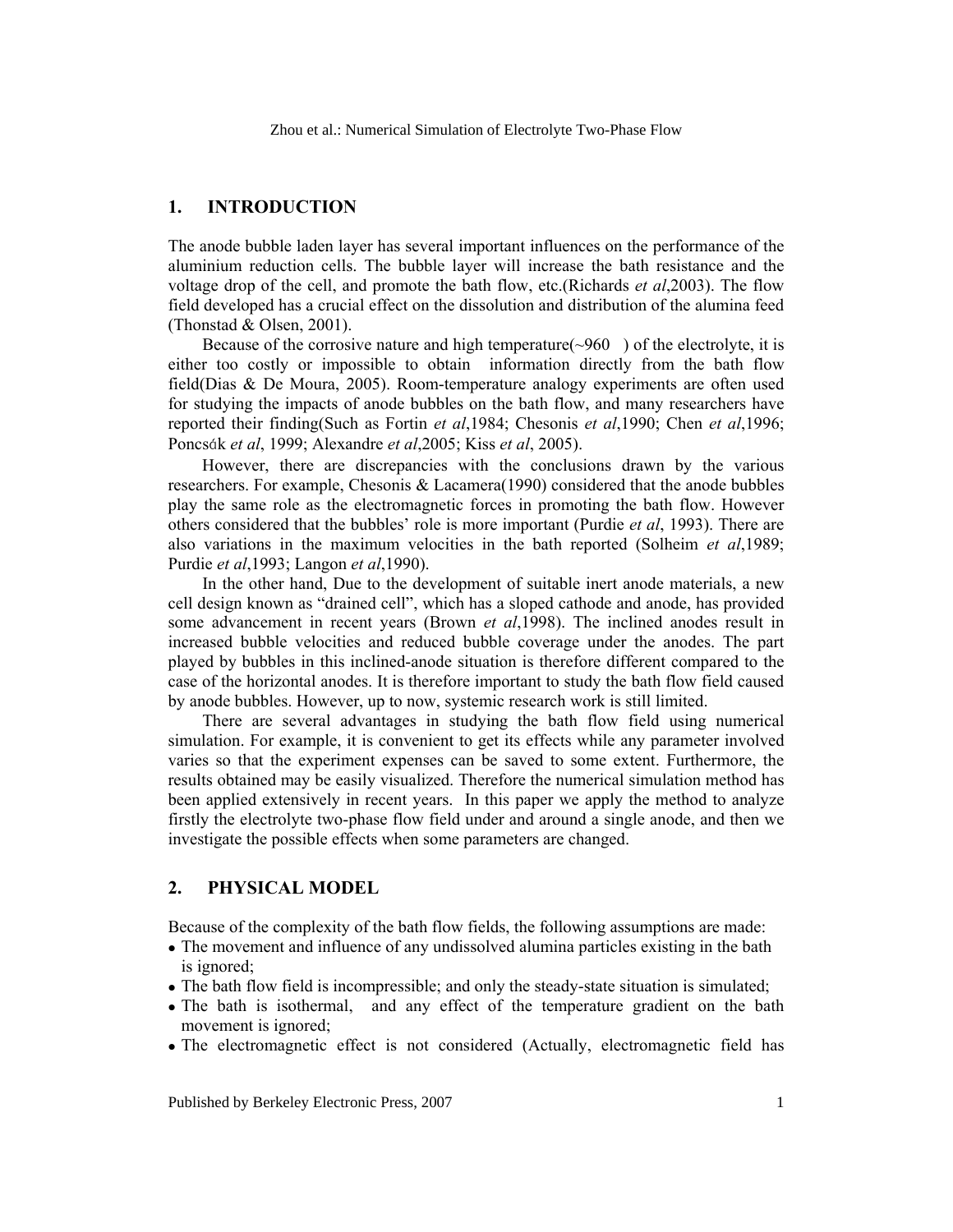important impact on the electrolyte flow field. However it is related to the frame of the bus bar and location of the anode in the reduction cell. The authors have analysed it in another paper (Zhou *et al*,2006). As we emphasize on study of the flow field structure around an anode, to adopt the assumption will be convenient);

- The bath flow field is turbulent;
- There is no chemical reaction between the anode bubbles and the bath and the bubbles are spherical in shape with a diameter of 5mm (Suppose the dimension to be the thickness of bubble layer (Zoric & Solheim,2000));
- The break and coalescence of bubbles are ignored.

# **3. COMPUTATION MODEL AND PARAMETERS**

As the anode gas can not be dissolved in the electrolyte, the flow of the anode gas and electrolyte are layered two-phase turbulent flow. Where, the electrolyte is treated as continuous phase, and we use the standard  $k - \varepsilon$  two-equation models to close the turbulence movement equations. Here,  $k \equiv \overline{u'_i u'_i}/2$  is the turbulent kinetic energy and  $\epsilon \equiv \nu \overline{\partial u'_i/\partial x_j/\partial u'_i/\partial x_j + \partial u'_j/\partial x_i}$  is the turbulence dissipation rate. In this paper, the bubbles are treated as particles to be dispersed within the continuous phase, and the Discrete Random Walk model is used for solving their velocities and tracks. The authors used the software FLUENT to solve the problem. The relevant coupled equations can be found in the user manual.

The computational zone is the domain under and around a single anode as shown in Figure 1. The top boundary of this domain is bath top surface, and the bottom boundary is the bath-carbon cathode interface. The other boundaries are the cell sidewall, the midposition of the centre channel, and the mid-section of the inter-anode gap on either side of the anode under consideration.



**Figure 1. Analytic domain and grids** 

http://www.bepress.com/cppm/vol2/iss2/11 DOI: 10.2202/1934-2659.1074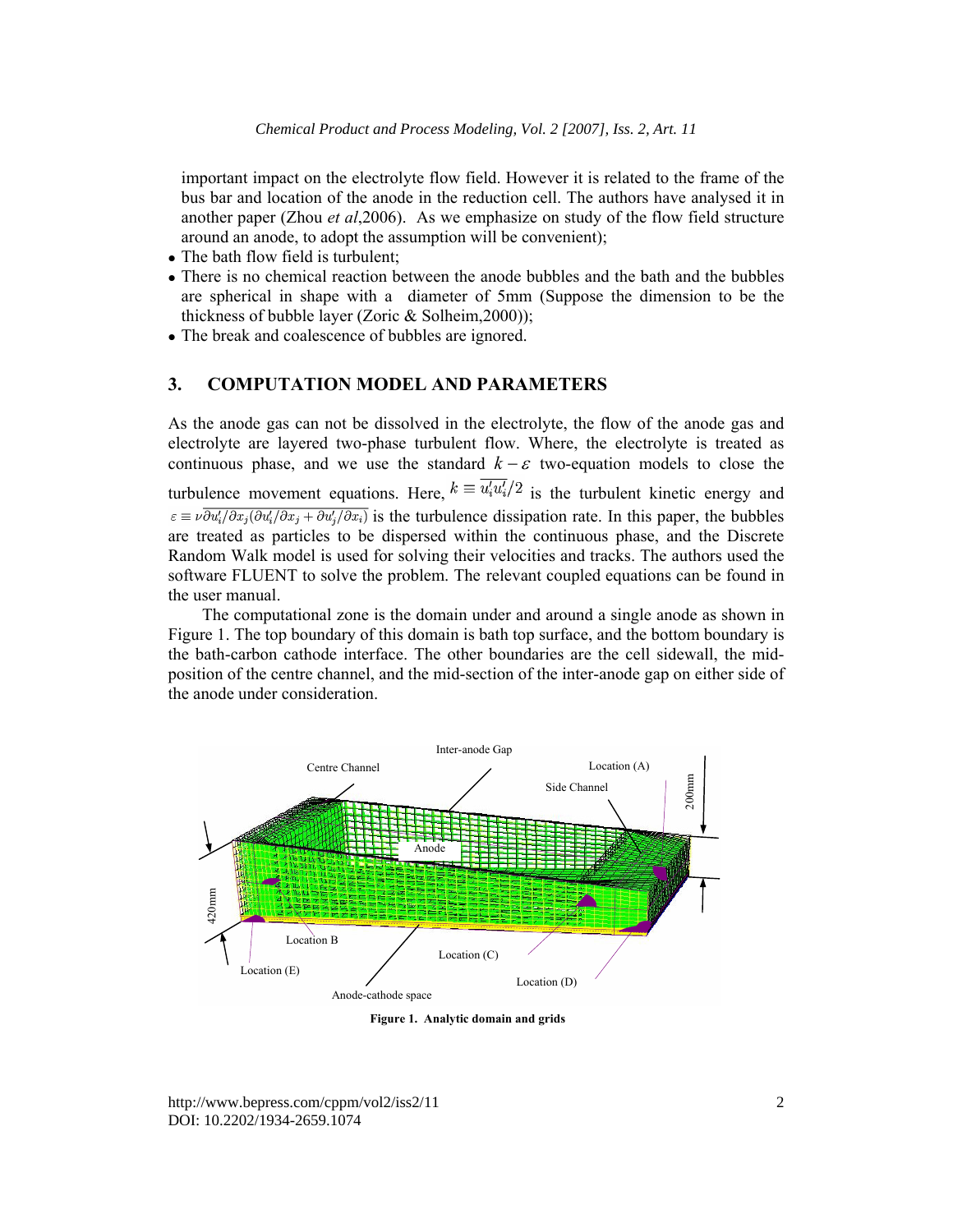#### Zhou et al.: Numerical Simulation of Electrolyte Two-Phase Flow

The Locations as segregated in Figure 1 include:

- (A) Vertical plane at the mid-point of the anode under consideration;
- (B) The horizontal plane at the one-half height of the centre channel;
- (C) The horizontal plane at one-half height in the side channel;
- (D) The horizontal plane below the back surface of the anode at the first grids layer;
- (E) The bottom plane of the bath at the first grids layer from the cathode. The various parameters in the analytic zone are shown in Table 1.

| Length of anode /cm                                                                      | 150  |
|------------------------------------------------------------------------------------------|------|
| Width of anode/cm                                                                        | 70   |
| Distance between anode and the vertical plane at the<br>mid-point of centre channel /cm  | 20   |
| Distance between anode and the vertical plane at the<br>mid-point of inter-anode gap /cm | 2    |
| Side channel /cm                                                                         | 30   |
| ACD/cm                                                                                   | 3    |
| Anode slope $\sqrt{\ }$                                                                  | 6    |
| Current density $/A \cdot cm^{-2}$                                                       | 0.78 |
| Temperature of bath /°C                                                                  | 960  |

**Table 1. Parameters of the analytic zone** 

Further simplification of the analytic zone is made by assuming that all the solid surfaces are smooth, the influence on the bath flow field due to the shape of the cell sidewall is ignored. Structured grids are used for the mesh employed in the domain, with a denser mesh in the domain of the anode-cathode space. There are a total of 41443 nodes and 37056 elements in the analytic domain (as shown in Figure.1).

There is no entrance or outlet boundary for the electrolyte, so all of the exterior of surface in the analytic domain are "wall" or "symmetrical plan". All the "walls" are considered to be non-slip plane. The back surface of the anode is defined as the entrance boundary, and the top surface of bath is defined as the outlet boundary for anode bubbles.

The flow rate of the anode bubbles is calculated according to Fortin *et al* (1984) and the result is  $0.0007 \text{kg} \cdot \text{s}^{-1}$  for a current density of  $0.78 \text{ A} \cdot \text{cm}^{-2}$ .

The physical properties of the electrolyte and the anode gas are obtained from Solheim *et al* (1989).

#### **4. RESULTS AND DISCUSSION**

The computed results of bath flow field are shown in Figure 2 to Figure 10, in which the isolines show the distribution of the turbulent kinetic energy per unit mass.

Figure 2 shows the flow field in the anode-cathode space. The region in which the velocities of bath exceed  $10 \text{cm} \cdot \text{s}^{-1}$  is mainly at the upper layer of the anode-cathode space, and the side channel. The region in which the turbulent kinetic energy is bigger is mainly at the bottom of the side channel and the centre channel. The maximum and mean velocity in the bath is  $24.4 \text{cm} \cdot \text{s}^{-1}$  and  $2.6 \text{cm} \cdot \text{s}^{-1}$  respectively.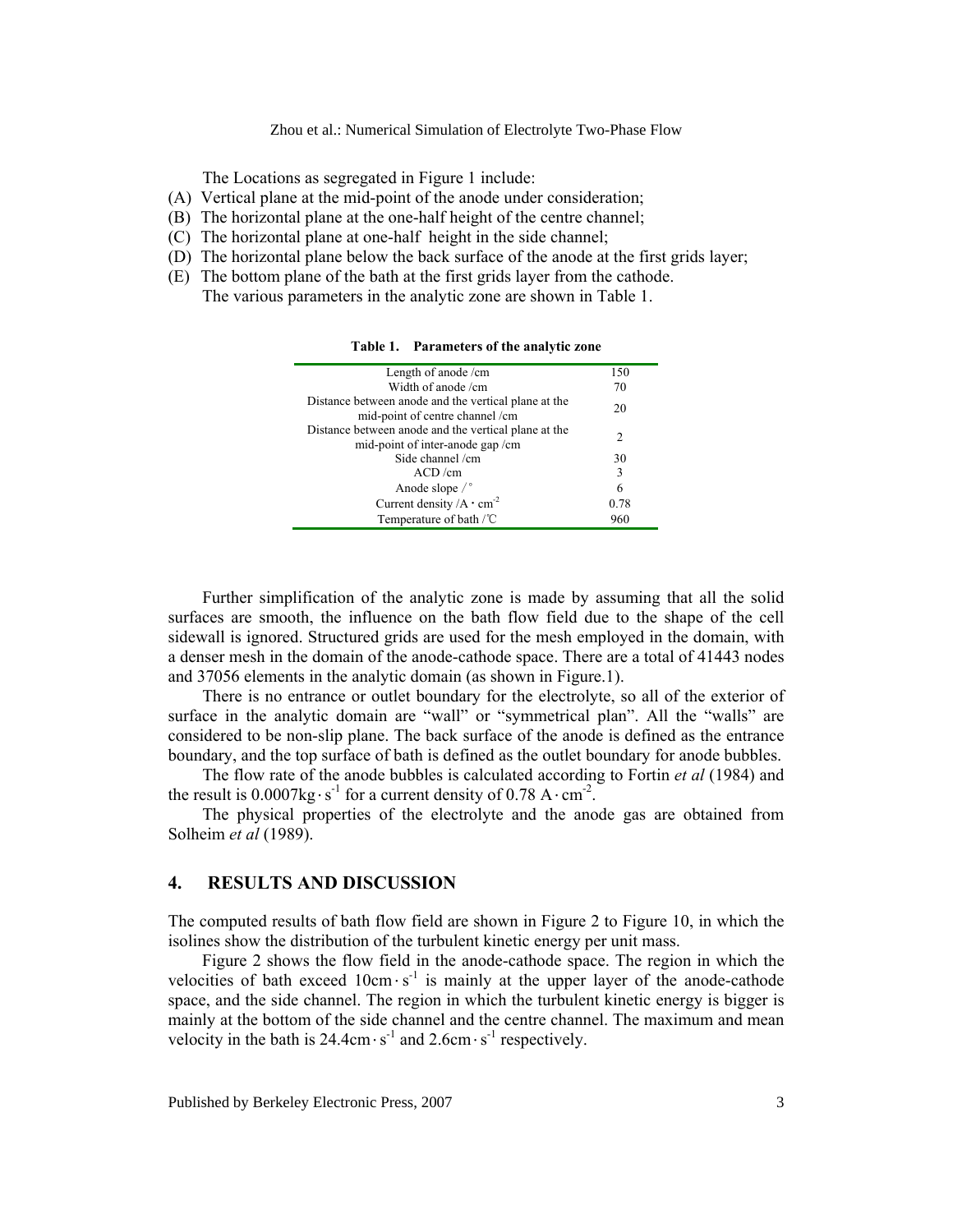



**Figure 2**. **Flow field and turbulent kinetic energy in the anode-cathode space at Plane(A)** 



**Figure 3. The velocity field and turbulent kinetic energy at centre channel at Plane (A)** 



**Figure 4. The flow field and kinetic energy at Plane (B)** 

Figure 3 and Figure 4 show the bath flow field in the centre channel, from which we can conclude that electrolyte in the centre channel flow mainly downwards and to the anode, before entering the anode-cathode space. The velocity in this area is very small and is less than  $5 \text{mm·s}^{-1}$ . The maximum turbulent kinetic energy is  $0.094 \text{m}^2 \cdot \text{s}^{-2}$ .

http://www.bepress.com/cppm/vol2/iss2/11 DOI: 10.2202/1934-2659.1074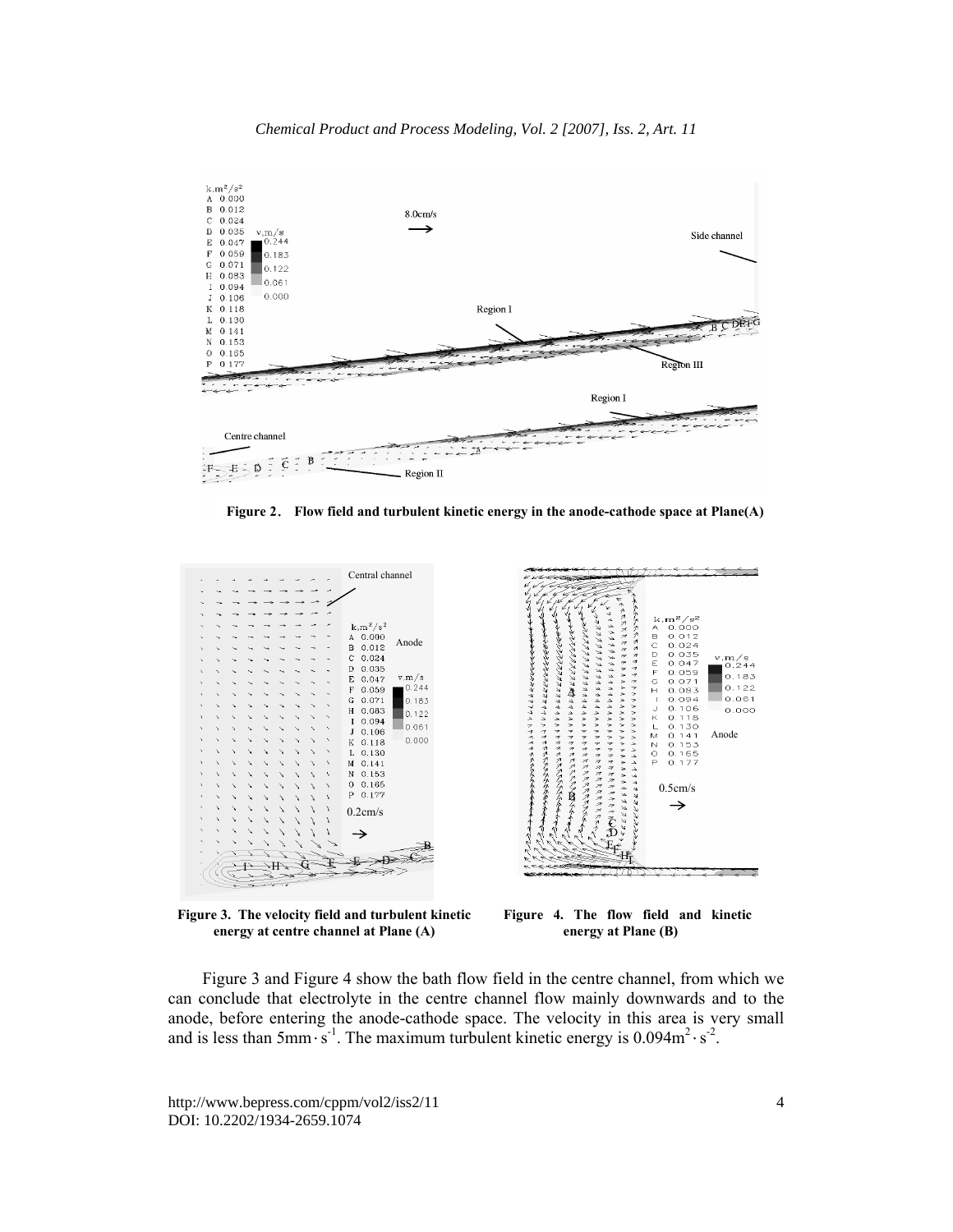



**Figure 5. The flow field and turbulent kinetic energy in the side channel at Plane (A)** 

**Figure 6. The flow field and turbulent kinetic energy at Plane (C)** 

Figure 5 and Figure 6 show the bath flow field in the side channel. The velocity field in this region resemble a whirlpool. In the region near the anode and the bath surface, the electrolyte flow velocity is the highest.

According to above results, in the anode-cathode space, the movement of the bath can be divided into two layers and three regions (Figure 2 and Figure7). In the upper layer (Region I), the electrolyte movement follows the moving bubbles, and the velocity is growing during its movement. The lower layer can be divided into two regions (Region II and Region III). In Region II, the lower layer near centre channel, the electrolyte flow into the side channel in the same way as the bath in the upper layer, and the velocity is below  $1mm·s<sup>-1</sup>$ . In Region III, the lower layer near the side channel, and the maximum velocity is about  $7 \text{cm} \cdot \text{s}^{-1}$ . The turbulent kinetic energy in the anode-cathode space is very small.



**Figure 7. Schematic depiction of the bath flow field at Plane(A)**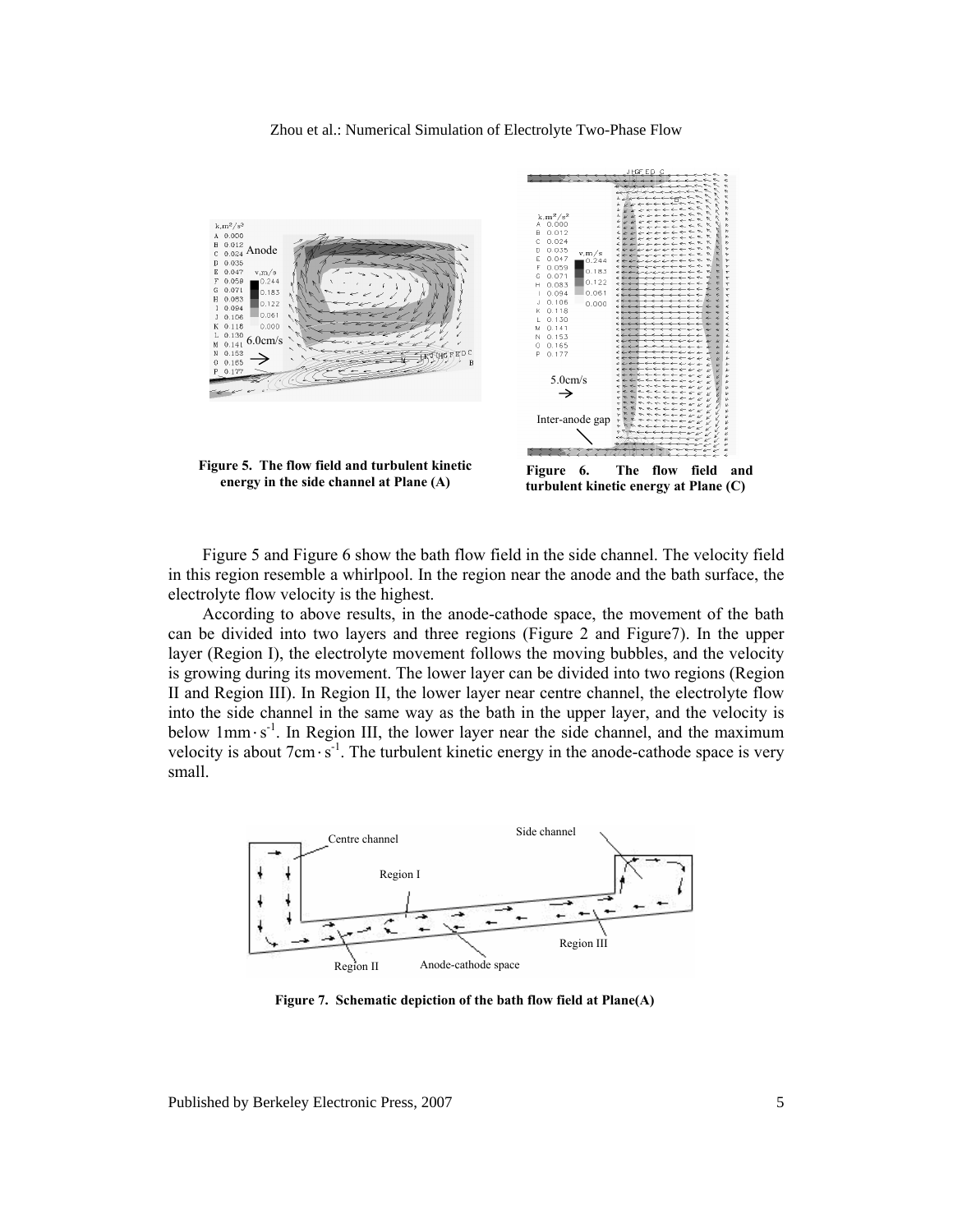The electrolyte in the upper layer of the anode-cathode space flows primarily into the side channel. However, the flow of the electrolyte in the lower layer is more complex. It flows from the side channel towards the bottom of the anode, and some of the flow form spiral vortex or flow into the inter-anode gap. The detail velocity profile is shown in Figure 8. Generally, the velocity is small, and maximum value is below  $8.5 \text{cm} \cdot \text{s}^{-1}$ .



**Figure 8. The flow field and turbulent kinetic energy at Plane(E)**

Figure 9 is the bath flow profile in the inter-anode gap. From this figure we can see that the bath flow mostly from the side channel into the centre channel. However, some bath flow out the anode-cathode space and into the inter-anode gap near the side channel, while some other bath of flow out the inter-anode gap and into the anode-cathode space near the centre channel. The maximum velocity in this region reaches  $18 \text{cm} \cdot \text{s}^{-1}$ , and the region near the surface of bath has relatively faster velocity.



**Figure 9. The flow field and turbulent kinetic energy at the inter-anode gap**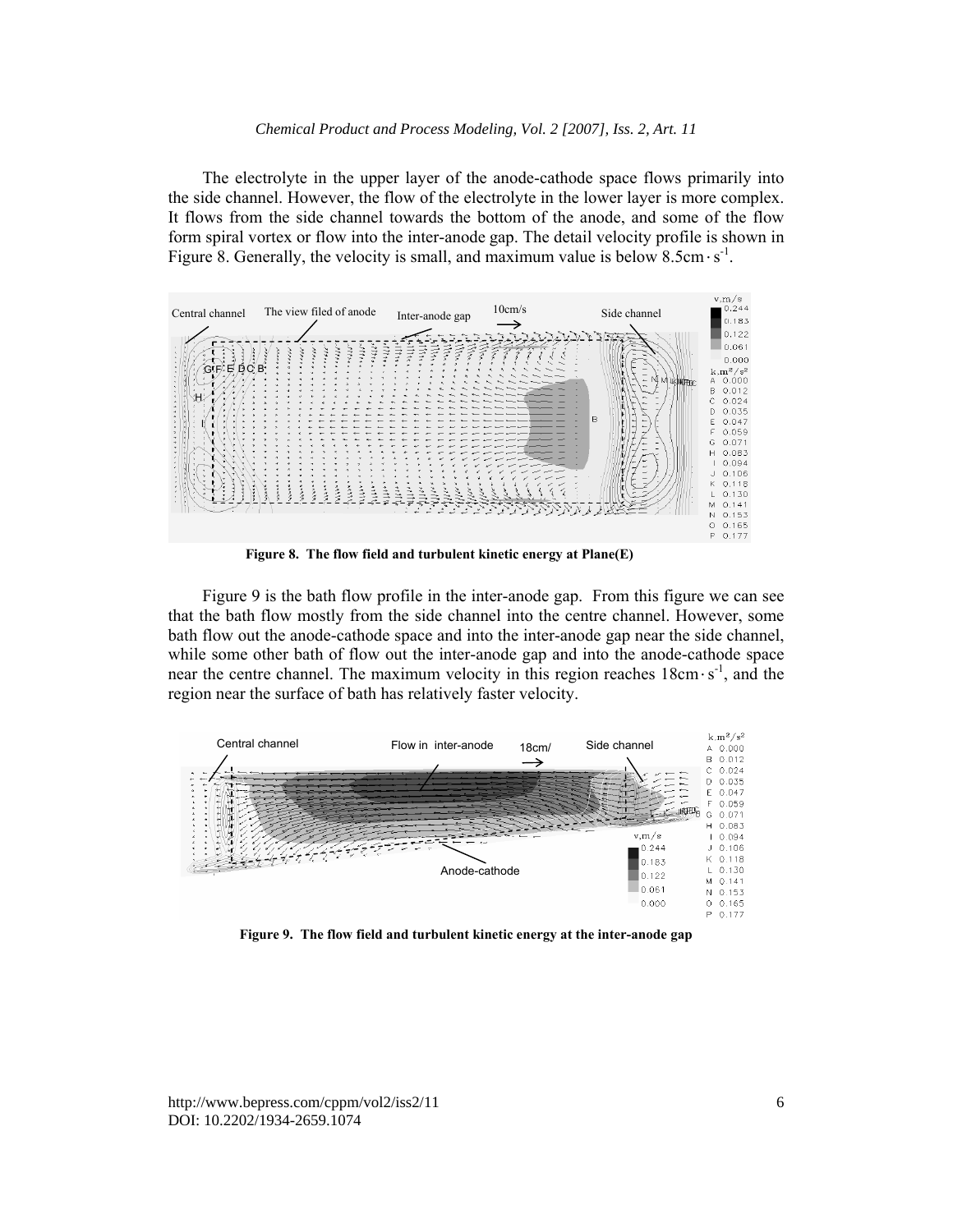

Based on the analysis above, a schematic diagram is shown in Figure 10 to describe the overall bath flow field.

**Figure 10. The sketch of electrolyte flow field at different regions around an anode**

From Figure 10, it can be seen that the upper layer electrolyte in the anode-cathode space flows from the left to the right along the inclined channel with its being driven by anode bubbles, and with increasing velocity gradually. With the anode bubbles' releasing from the bath near the anode in the side channel, the electrolyte carried by the anode gas forms an approximately horizontal vortex in the side channel. Some electrolyte returns into the lower layer of the anode-cathode space. The other flows backwards the centre channel in the inter-anodes gap along two sides of the anode. However, there is a part of electrolyte to enter directly into the right inter-anodes gap from the anode-cathode space, which shows that some anode bubbles may release at these positions. At the same time, there is also a part of electrolyte to enter into the left anode-cathode space from the interanodes gap. The electrolyte coming from the inter-anodes gaps of the two sides comes together in the centre channel, and then flow downwards into the anode-cathode space. It should be noticed that there are different movement directions of the electrolyte from the left to the right in lower layer of the anode-cathode space.

It should be pointed out that the movement image of the electrolyte around an anode has been confirmed by a series of analogous room-temperature electrolysis experiments using bluestone solution which the authors undertook (Xue *et al*,2006).

#### **5. EFFECTS OF CHANGING THE PARAMETERS**

#### **5.1 Effects of the current density**

The first parameter to examine is the current density which changes the mass flow rate of the anode gas. It was found that the structure of the bath flow field remains unchanged, but the maximum and mean velocity are different as expected. The results are summarised in Table 2.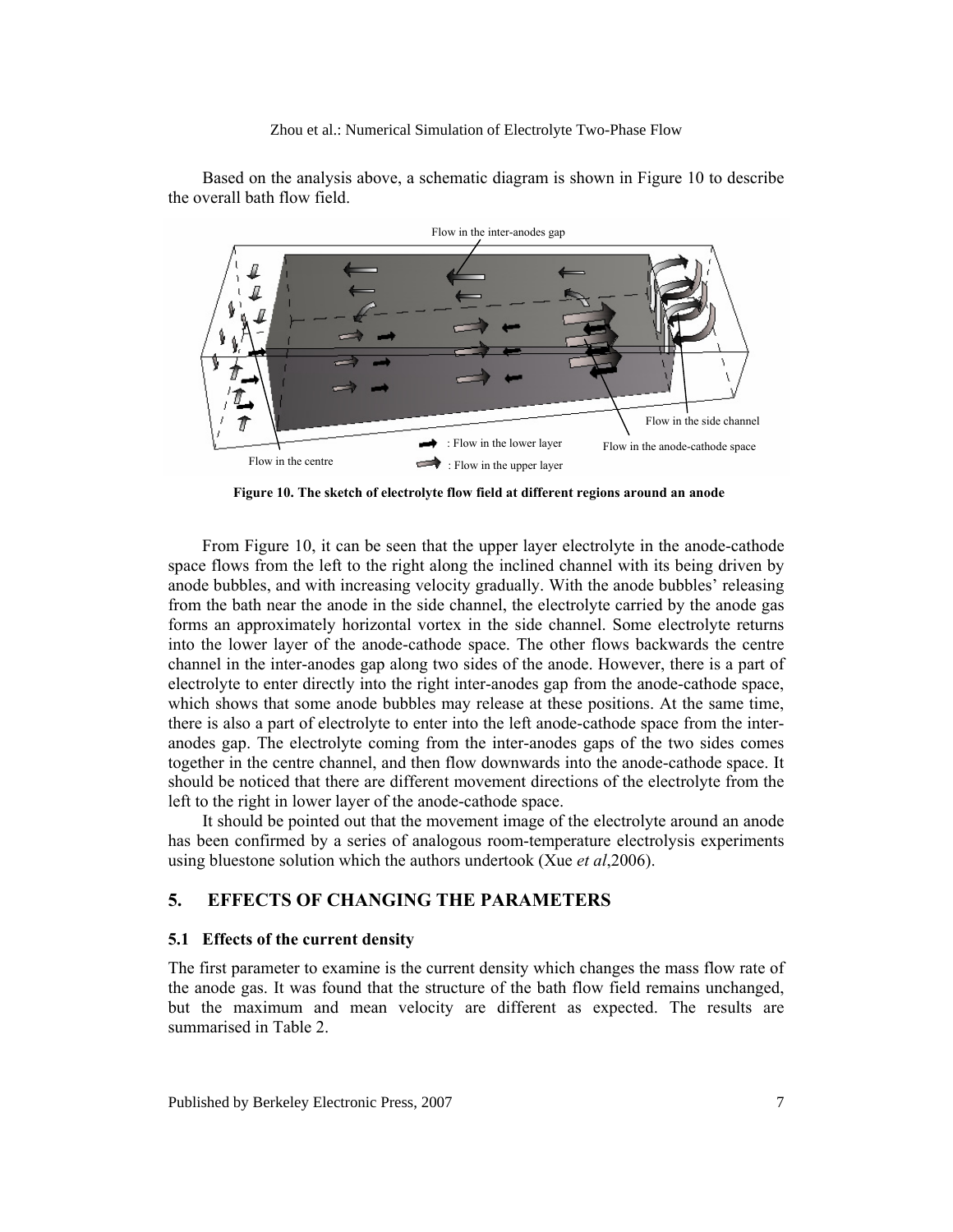| Parameters                           | Results        | Maximumv<br>elocity<br>$/cm·s^{-1}$ | Averagev<br>elocity<br>$\sigma$ cm·s <sup>-1</sup> | Maximum<br>turbulent<br>kinetic<br>energy<br>$/m^2 \cdot s^{-2}$ | Average<br>turbulent<br>kinetic<br>energy<br>$/m^{2} \cdot s^{-2}$ | Proportion of<br>velocity over<br>average value<br>/9/0 | Poportion of<br>velocity over<br>$10cm·s-1$<br>/9/0 |
|--------------------------------------|----------------|-------------------------------------|----------------------------------------------------|------------------------------------------------------------------|--------------------------------------------------------------------|---------------------------------------------------------|-----------------------------------------------------|
| Current                              | 0.56           | 21.0                                | 3.2                                                | 0.08                                                             | 0.008                                                              | 37.5                                                    | 2.9                                                 |
| density                              | 0.78           | 24.4                                | 3.6                                                | 0.18                                                             | 0.019                                                              | 37.4                                                    | 5.7                                                 |
| /A $\cdot$ cm <sup>-2</sup>          | 1.00           | 27.5                                | 4.2                                                | 0.24                                                             | 0.023                                                              | 37.3                                                    | 6.8                                                 |
| Anode-<br>cathode                    | $\overline{c}$ | 27.2                                | 6.9                                                | 0.33                                                             | 0.001                                                              | 32.1                                                    | 19.0                                                |
|                                      | 3              | 24.4                                | 3.6                                                | 0.18                                                             | 0.019                                                              | 37.4                                                    | 5.7                                                 |
| distance                             | 4              | 21.5                                | 3.7                                                | 0.05                                                             | 0.006                                                              | 34.7                                                    | 5.0                                                 |
| (ACD)<br>/cm                         | 5              | 21.1                                | 3.5                                                | 0.04                                                             | 0.006                                                              | 26.7                                                    | 4.5                                                 |
| Anode<br>inclinatio<br>n angle<br>/° | 1.5            | 12.2                                | 2.4                                                | 0.48                                                             | 0.082                                                              | 44.8                                                    | 1.8                                                 |
|                                      | 3.0            | 20.0                                | 3.9                                                | 0.22                                                             | 0.025                                                              | 42.6                                                    | 7.0                                                 |
|                                      | 6.0            | 24.4                                | 3.6                                                | 0.18                                                             | 0.019                                                              | 37.4                                                    | 5.7                                                 |
|                                      | 8.0            | 25.3                                | 5.0                                                | 0.08                                                             | 0.009                                                              | 28.7                                                    | 6.8                                                 |
|                                      | 10.0           | 28.1                                | 3.9                                                | 0.06                                                             | 0.006                                                              | 20.9                                                    | 4.5                                                 |

**Table 2. The effect of the main parameters on the electrolyte flow field** 

From Table 2, it may be concluded that the velocity and turbulent kinetic energy would increase with increasing current density. However, the magnitude of the area where velocity is higher than the mean velocity decreases slightly. As a result of increasing current density, the mass flow will increase. However, the bubbles only promote the bath within a finite layer. Thus, when the velocity of bath is increased, the unevenness of the flow field becomes more pronounced.

#### **5.2 Effects of the ACD**

The results for varying the anode-cathode distance (ACD) are also summarised in Table 2.

From the data listed in the Table, it may be deduced that the velocity and kinetic energy of the bath decreases when the ACD is increased, and the proportions of region in which the bath velocity exceeds the mean velocity and  $10 \text{cm} \cdot \text{s}^{-1}$  are gradually reduced. Thus, decreasing the ACD can improve the bubble-bath interaction.

It should be noticed that when the ACD is decreased to 2cm, the electrolyte flow pattern will change drastically. As the ACD is small, there is little back-flow layer at the bottom of the anode-cathode space, and Region III can hardly be found as shown in Figure 2 and Figure 7. At the same time, the velocity of the electrolyte is higher at the inter-anodes gaps.

#### **5.3 Effects of the anode inclination angle**

The results obtained by changing anode inclination angle are also shown in Table 2, which shows the changes in the velocity of the electrolyte and the turbulent kinetic energy.

Here, it should be pointed out that the total mass of the electrolyte is different when the inclination is changed, owing to the maximum depth being kept constant in calculation. Thus, with the angle increasing, though the maximum velocity increases, the average velocity does not always increase. In addition, when the inclination angle is  $1.5^{\circ}$ ,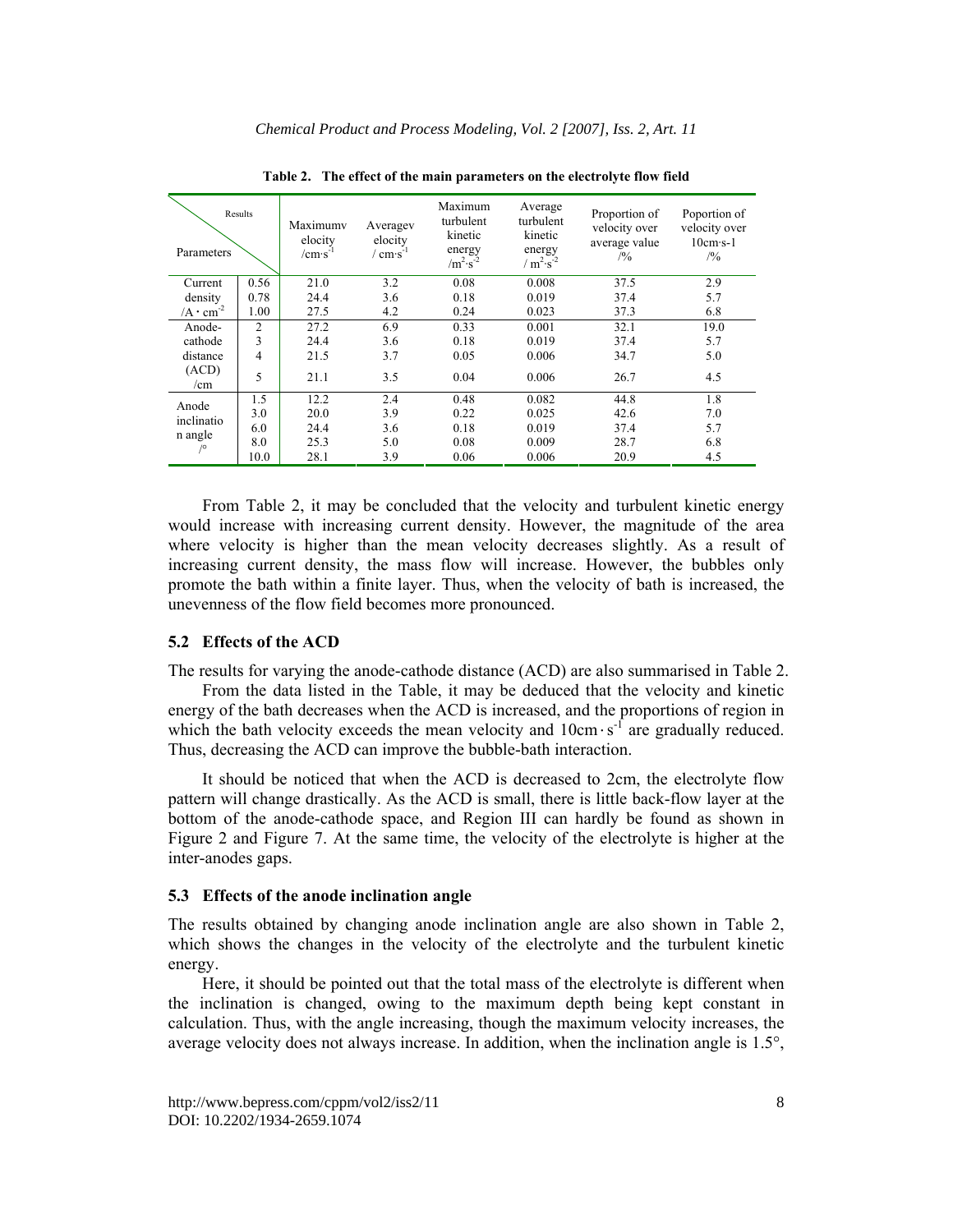the maximum velocity in the centre channel is less than  $0.05cm·s<sup>-1</sup>$ , and the velocity in Region II is about  $0.3 \text{cm} \cdot \text{s}^{-1}$ . Whereas the inclination angle is  $10^{\circ}$ , the maximum velocity in the centre channel is about  $2.8 \text{cm} \cdot \text{s}^{-1}$ , and the velocity in Region II is about  $3cm·s<sup>-1</sup>$ , which is closer to the average velocity of the electrolyte. This shows that an increase in anode inclination angle helps to make the electrolyte flow in the anodecathode space much more uniformly.

## **6. CONCLUSIONS**

The movement and flow fields of the electrolyte induced by the anode gas bubbles around an anode have been modelled numerically. Based on the results obtained, the following conclusions can be drawn:

- The movement of the electrolyte induced by anode gas mainly is various circulation flows around the anode.
- The electrolyte's velocity and the kinetic energy distribution are not uniform, and the high velocity are located mainly in the region near down surface of the anode, the upper layer of the inter-anode gap, and the area near the end of the anode in the side channel.
- The electrolyte flow field in the anode-cathode space can be divided into two layers and three Regions. The velocity of the upper layer electrolyte in the anode-cathode space increases gradually along the direction of anode inclination.
- The current density, the anode-cathode distance (ACD) and the anode inclination angle all influence how the anode gas induces the flow of the electrolyte. Change in the current density merely changes the electrolyte velocity and the turbulent kinetic energy, but not to change uneven distribution of the electrolyte flow field. The decrease in ACD significantly enhances the uniformity of the electrolyte flow field in the anodecathode space. The increase in anode inclination angle increases the velocity of the electrolyte in the anode-cathode space, which would be beneficial to improving the diffusion and dissolution of the alumina and reducing the resistance between the anode and cathode.

### **REFERENCES**

Alexandre P., Kiss L.I. and Poncsák S.; *Regimes of the Movement of Bubbles under the Anode in an Aluminium Electrolysis Cell.* Light Metals, **2005**: 565-570.

Brown G.D., Hardie G.J. and Shaw E.W.; *TiB<sub>2</sub> Coated Aluminum Reduction Cells: Status and Future Direction of Coated in Comalco*. Proc. 6th Aust. Al Smelting Workshop, **1998**:499-508.

Chen J. J. J., Shen X., Taylor M. P. and Welch, B.J.; *A Study of Bath Velocity Distribution in a 3-D Water Model.* Light Metals, **1996**: 343-350.

Chesonis D. C. and Lacamera A. F.; *The Influence of Gas-driven Circulation on Alumina Distribution and Interface Motion in a Hall-Heroult Cell.* Light Metals, **1990**: 211-220.